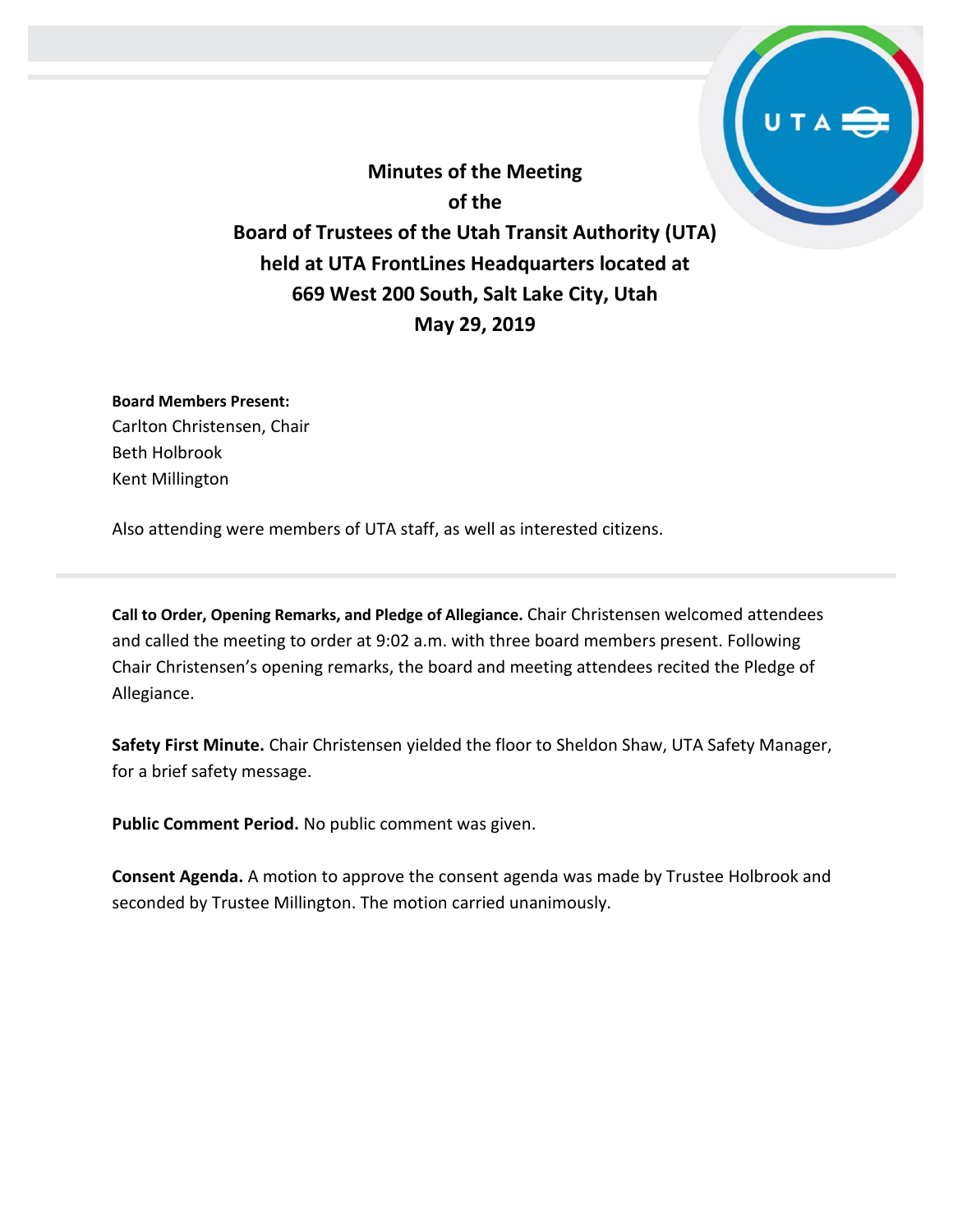## **Agency Report.**

**Main Street Construction (Half Grand Union) Update.** Mr. Meyer was joined by Eddy Cumins, UTA Chief Operating Officer, and Dave Hancock, UTA Director of Asset Management. Mr. Cumins provided an update on how work on the Main Street construction project is progressing. Discussion ensued. Questions on the selection of the endpoint for Green Line service during construction, media communications plans for project completion, construction challenges, and life expectancy of the work being performed were posed by the board and answered by staff.

**R2019-05-03 Resolution Approving Title VI Program Report.** Andrew Gray, UTA Civil Rights Compliance Officer for Title VI and Disadvantaged Business Enterprises, delivered a presentation on the Title VI program, including program objectives and program components. Mr. Gray reported on vehicle loads, vehicle headways, on-time performance, service availability, distribution of amenities, vehicle assignment, location of routes and facilities, and rider demographics. He noted that UTA performed well in all areas related to providing transit service to minority and low-income riders and there was no disparate impact found in any area of the Title VI program. Discussion ensued. Questions on public outreach to potentially impacted populations and analysis of the data by county were posed by the board and answered by Mr. Gray.

A motion to approve R2019-05-03 was made by Trustee Millington and seconded by Trustee Holbrook. The motion carried unanimously with aye votes from Trustee Millington, Trustee Holbrook, and Chair Christensen.

## **Change Orders, Pre-Procurements, and Grants.**

**Change Order: On-Call Maintenance Task Order #77 – Salt Lake Central Hub (Stacy and Witbeck).** Mr. Cumins summarized the change order, which approves the installation of electric on-route bus charging equipment at the Salt Lake Central hub and preparation of a second location for a future charger. Discussion ensued. A question on the universality of the bus charging equipment was posed by the board and answered by Mr. Cumins.

A motion to approve the change order was made by Trustee Millington and seconded by Trustee Holbrook. The motion carried unanimously with aye votes from Trustee Millington, Trustee Holbrook, and Chair Christensen.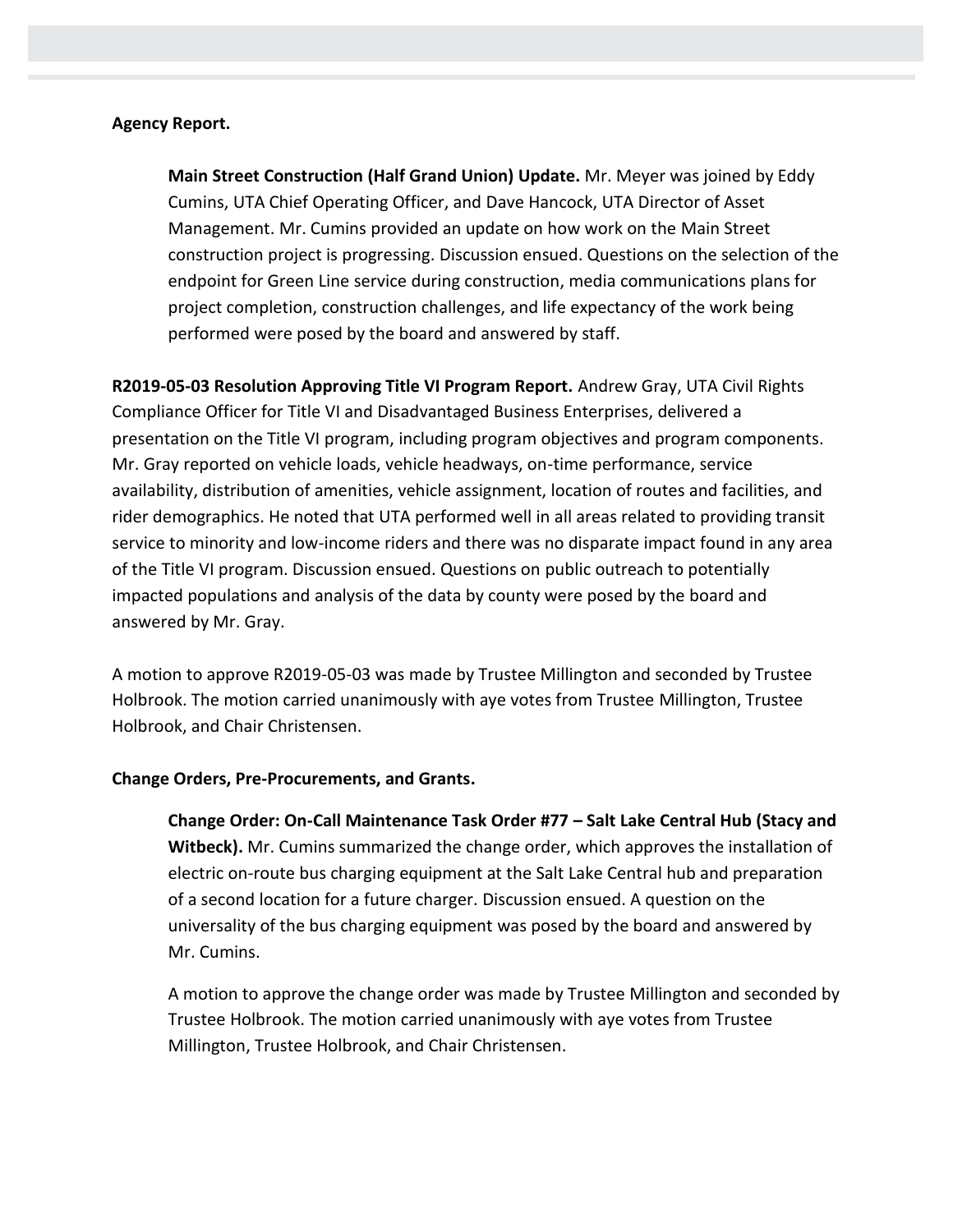**Change Order: On-Call Maintenance Task Order #78 – Delta Interlocking (Stacy and Witbeck).** Mr. Cumins explained the change order, which authorizes removal and reconstruction of the light rail Delta interlocking. Discussion ensued. Questions on rail terminology, future interlocking upgrades, and dates of installation and associated service disruptions were posed by the board and answered by Mr. Cumins and Mr. Hancock.

A motion to approve the change order was made by Trustee Millington and seconded by Trustee Holbrook. The motion carried unanimously with aye votes from Trustee Millington, Trustee Holbrook, and Chair Christensen.

**Change Order: On-Call Maintenance Task Order #70 Change Order #1 – 150 South Interlocking (Stacy and Witbeck).** Mr. Cumins said a change order to Task Order #70 is needed to replace four switch heaters and cable for the 150 South interlocking. Discussion ensued. A question on anticipated problems with switch heaters on future interlocking maintenance projects was posed by the board and answered by Mr. Cumins and Mr. Hancock.

A motion to approve the change order was made by Trustee Holbrook and seconded by Trustee Millington. The motion carried unanimously with aye votes from Trustee Holbrook, Trustee Millington, and Chair Christensen.

**Change Order: NoLo Electric Bus Charging Equipment (New Flyer).** Mr. Cumins provided an overview of the change order, which approves the purchase of an on-route opportunity charging system as part of a \$500,000 grant award from Rocky Mountain Power.

A motion to approve the change order was made by Trustee Holbrook and seconded by Trustee Millington. The motion carried unanimously with aye votes from Trustee Holbrook, Trustee Millington, and Chair Christensen.

**Pre-Procurement: Coordinated and Comprehensive Specialized Transportation Plan.**  Mr. Meyer stated the agency will be issuing an RFP for a study to assess gaps in transportation services for seniors and persons with disabilities along the Wasatch Front. Discussion ensued. A question on the timeline was posed by the board and answered by Mr. Meyer.

**Pre-Procurement: Provo Intermodal Center Buildings.** Mr. Meyer spoke about the agency's intent to issue a procurement for two buildings at the Provo Intermodal Center. One building will house a police substation and the other will house a satellite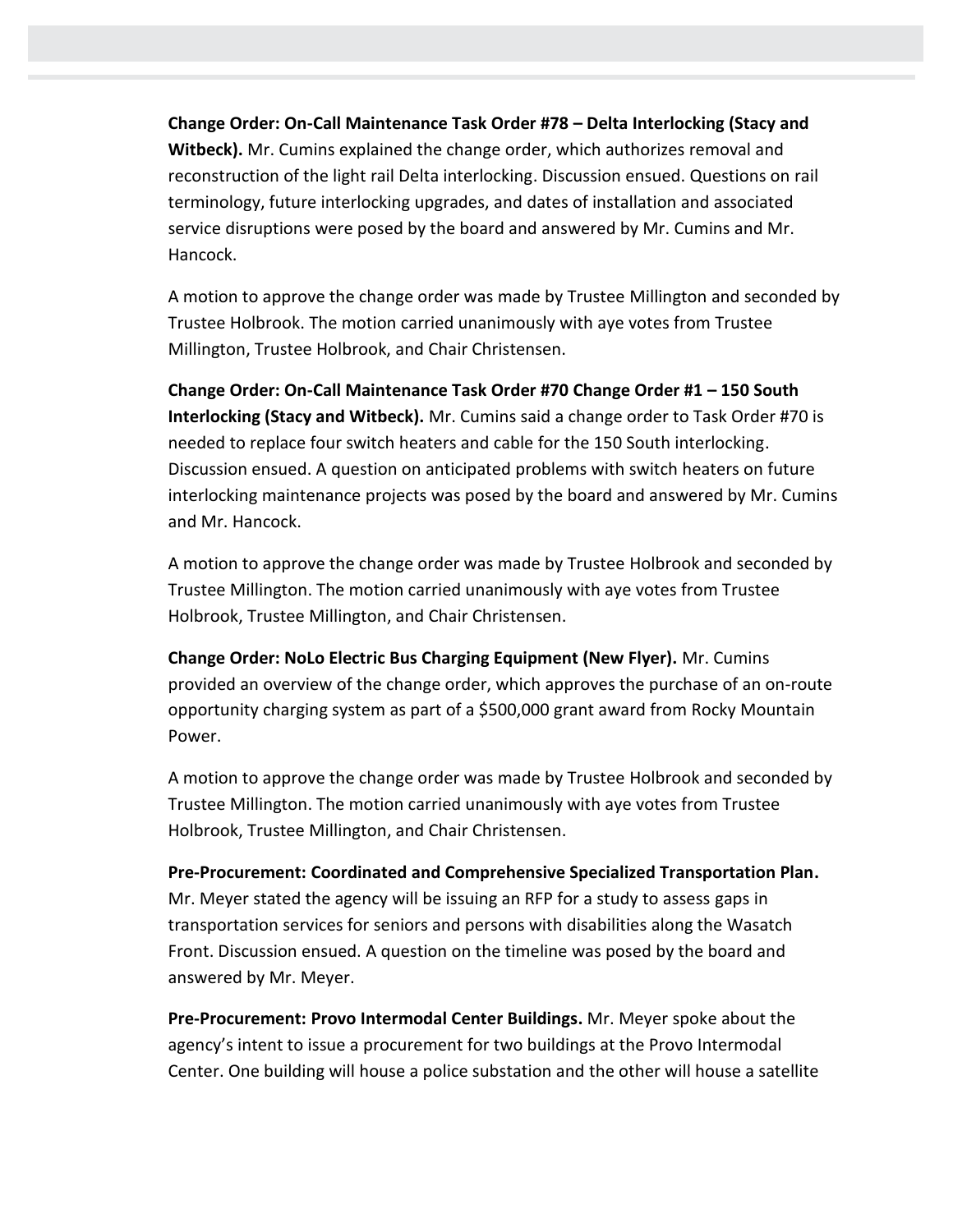customer service office. Discussion ensued. A question on the anticipated cost of the buildings was posed by the board and answered by Mr. Meyer.

**Grant: DHS Transit Security Grant Program – Interior FrontRunner Train Cameras.** Mr. Meyer summarized the Department of Homeland Security (DHS) Transit Security Grant Program (TSGP) application for installation of cameras on the interior of FrontRunner passenger train cars. Discussion ensued. Questions on video retention and number of cameras included in the grant application were posed by the board and answered by Mr. Meyer.

## **Discussion Items.**

**Draft Board Procurement Policy.** Todd Mills, UTA Senior Supply Chain Manager, presented the policy, which establishes the board responsibilities relative to contracting and procurement. Discussion ensued. A questions on how the policy addresses former UTA employees working with potential contractors was posed by the board and answered by Mr. Mills.

**Draft Board Records Access and Management Policy.** Auty Dahlquist, UTA Records Manager, provided an overview of the policy, which details board responsibilities relative to records access and management. Discussion ensued. Questions regarding UTA's fees for records requests, fee standards, and number of Government Records and Management Act (GRAMA) requests received by the agency were posed by the board and answered by Ms. Dahlquist. Trustee Millington suggested revising the fee structure for records requests.

**Draft Revised Bylaws.** Annette Royle, UTA Director of Strategic Board Operations, summarized proposed revisions to the UTA Bylaws, which change the name of the Advisory Board to Advisory Council, among other revisions.

**Oquirrh View Planning.** Wilf Sommerkorn and Jake Young with Salt Lake County delivered a presentation on the Oquirrh View planning process for the west bench of Salt Lake County. They discussed process phasing; the amount of developable land; population growth; job availability, migration, location, and density; street connectivity; trip length; housing; water availability; and parks. Discussion ensued. Questions on daily time patterns for job migration and housing segmentation were posed by the board and answered by Mr. Sommerkorn and Mr. Young.